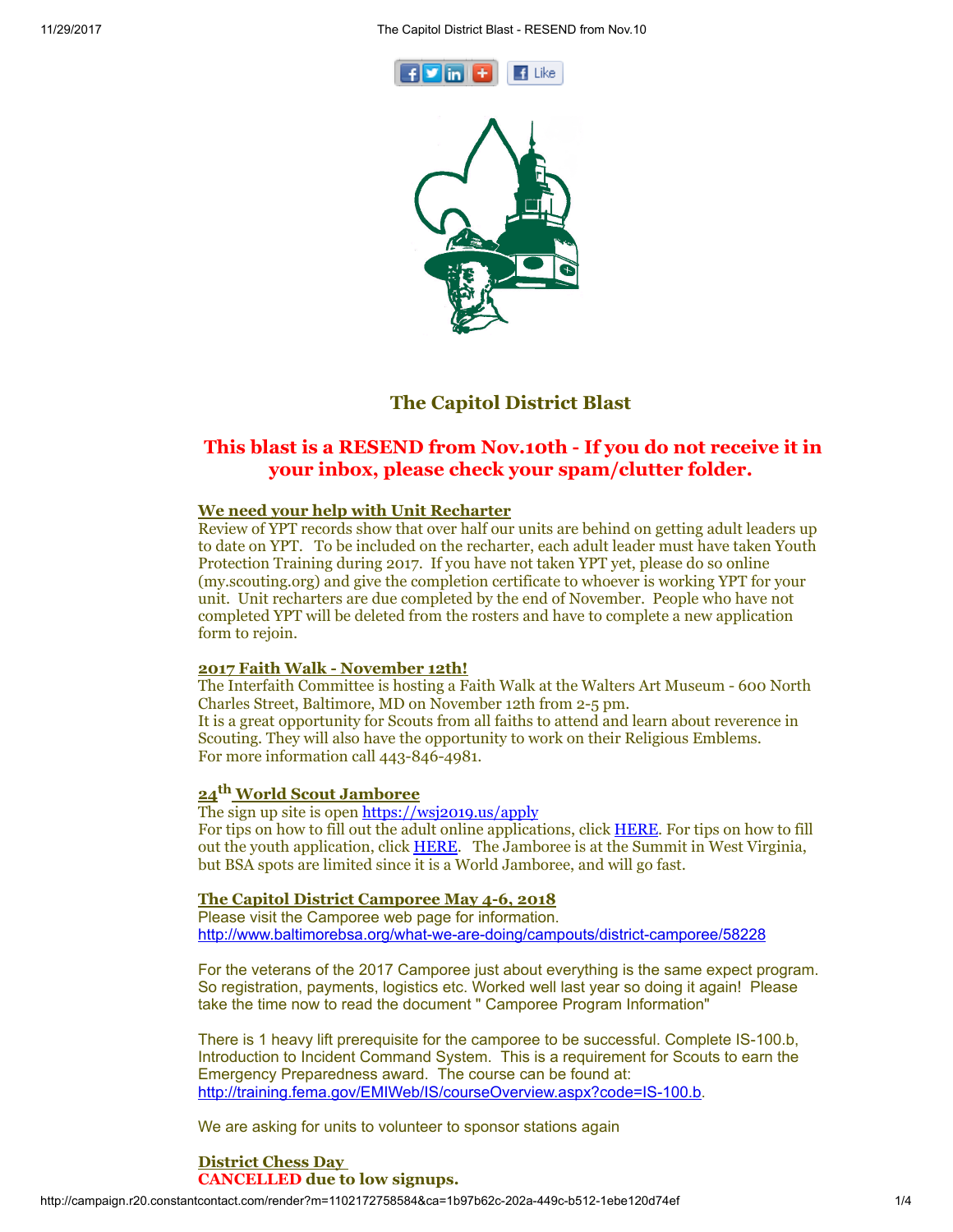#### The Capitol District Merit Badge Day

Will be held on January 27, 2018 from 8:30-4pm at the Annapolis High School located at 2700 Riva Rd. Merit badges that will be offered include, Architecture, Communication, Fingerprinting, First Aid, Game Design, Law, Railroading, and Soil & Water Conservation and more.

Scouts will need to bring a bag lunch, pen, paper, approved blue card, have their prerequisites completed and wear their Class "A" uniform. Volunteers still needed to assist the MB instructors and general kid wrangling. Please contact Audrey Burke if you would like to help [atburke@comcast.net](mailto:atburke@comcast.net)

Scouts will need to register through Sign Up Genius, which will be out shortly.

#### Committee Member Training

we will offer Committee training for all programs (Cubs, Scouts, Venturing) at the January 27 Merit Badge event. The training will be 8:30AM to 1PM at Annapolis HS and will qualify the student for all three committee types. We will first teach Boy Scout Committees, and then teach the other programs by differences. Contact Mark Mulligan at [crew396@aol.com](mailto:crew396@aol.com) to sign up.

#### Range Safety Courses

The Shooting Sports Committee is offering a Range Safety Officer and a Chief Range Safety Officer training classes:

#### NRA Range Safety Officer Course

Where: Baltimore Bowmen Archery Club, 10301 Harford Rd., Glen Arm, Md. 21057 When: Sunday, November 19, 2017 9 A.M. to 6 P.M. Cost: \$60 Instructor Contact Info: Paula Parsons NRA.Instructor: [Paula@gmail.com](mailto:Paula@gmail.com) (443) 845-5013

## NRA Chief Range Safety Officer Course

Where: Baltimore Bowmen Archery Club, 10301 Harford Rd., Glen Arm, Md. 21057 When: Saturday and Sunday, December 2-3, 201 7(You MUST attend BOTH days in order to achieve certification) 9 A.M. to 6 P.M. Cost: \$120 Instructor Contact Info: Paula Parsons NRA.Instructor: [Paula@gmail.com](mailto:paula@gmail.com) (443) 845-5013

# Survive with 815:

December 9, Saturday, 1pm - 7:30pm, @ Knights of Pythias in Edgewater. Webelos and Arrow of Light Scouts can sign up with their adult guardian at <http://www.signupgenius.com/go/60b0c4cabad2ea6fd0-survive> for various survival missions.

Questions regarding the event can be referred to: [Troop815info@gmail.com](mailto:Troop815info@gmail.com)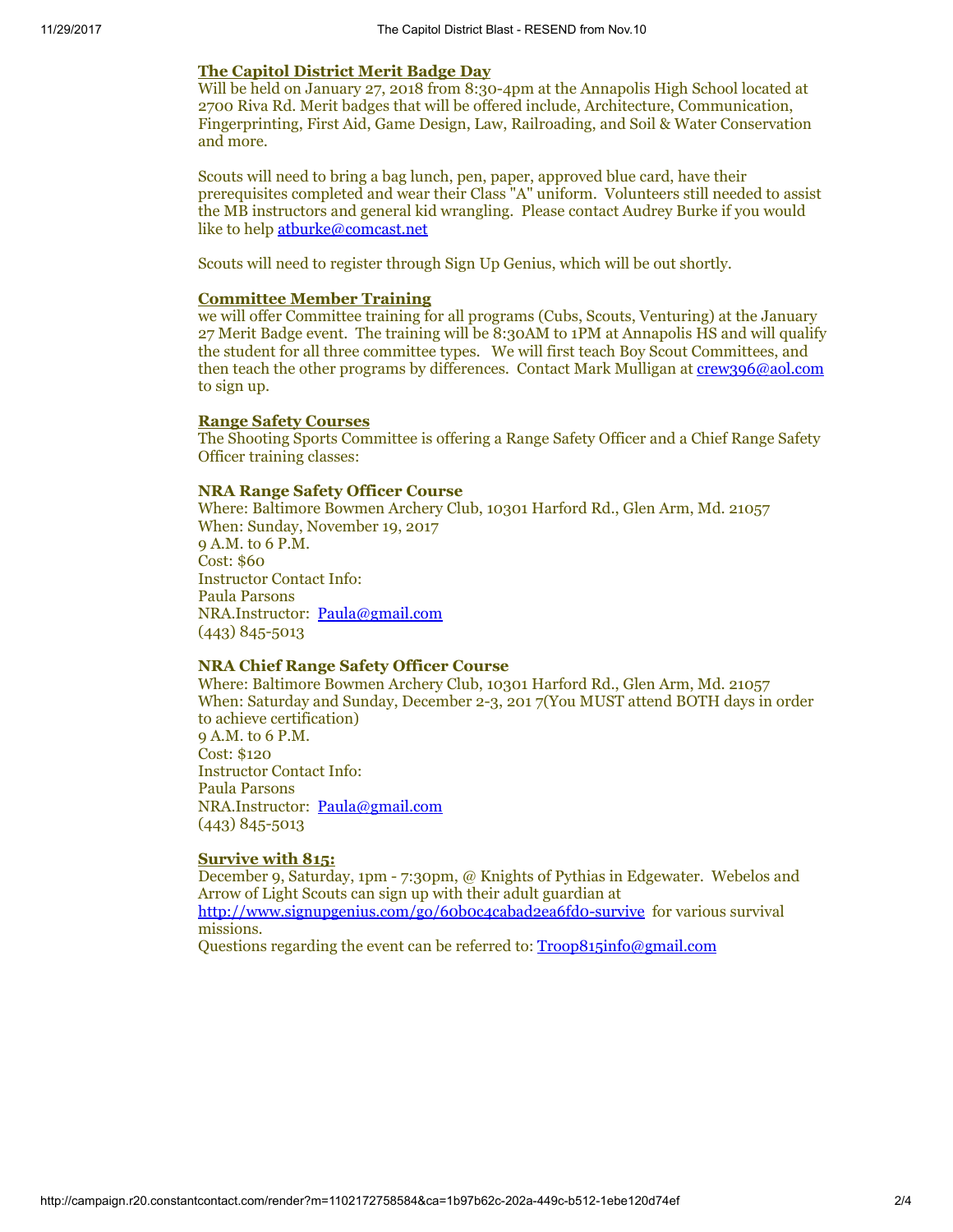

# **Can you Survive with Troop 815?**

- Survival Missions with Troop 815 • What:
- When: December 9<sup>th</sup>, Saturday. Check in starts at 1pm. Last session starts at 6:30pm.
- Where: Knights of Pythias, 2529 Solomons Island Rd, Edgewater
- Webelos and Arrow of Light Scouts, Who: With Adult guardian
- Free Cost:
- Choose your Mission!: Survival missions run from 1:15 to 7:30 pm. Choose the survival missions you want at the times you want.
- **Survival Missions Include: Get NESW Oriented to** the lay of the land; Lash an emergency shelter; Start a Fire; Cook a meal without a stove; Identify Your Prints; and more!



- Food: Webelos/AOL Scout Prepared Meal
- Clothing/Weather: Some missions will be outdoors. Some will be indoors. Please dress for the weather, preferably in layers. Full Survival Mission 815 will only be canceled by a weather related storm.

Register at: http://www.signupgenius.com/go/6oboc4cabad2ea6fdo-survive

Questions? Email Troop815Info@gmail.com

# [SIGN UP NOW!](https://visitor.r20.constantcontact.com/d.jsp?llr=yri8jpcab&p=oi&m=1102172758584&sit=wso59vmdb&f=a27b22d6-1ae3-4965-8fb0-13ded5301e7a)